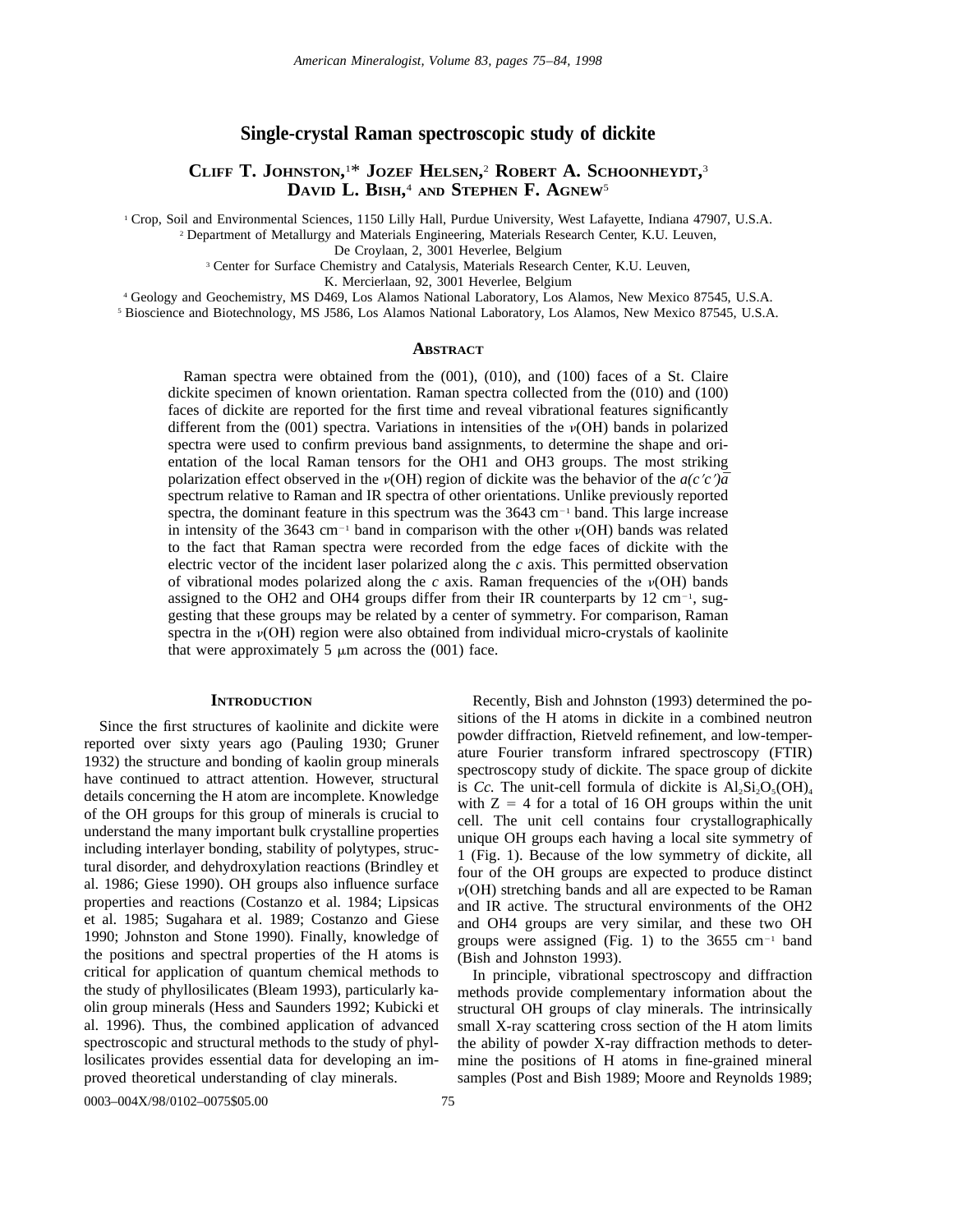

**FIGURE 1.** Crystal structure of dickite projected along [100] showing the positions of the four unique OH groups OH1, OH2, OH3, and OH4. In addition, the FTIR spectrum of St. Claire dickite (Bish and Johnston 1993) is shown illustrating the band assignments.

Bish 1993). In contrast, H has a very large scattering cross section for neutrons, and neutron diffraction is therefore useful for determining H locations in minerals. Likewise, the vibrational modes associated with the stretching and deformation motions of the structural OH groups of clay minerals are generally strong and sensitive to subtle changes in the local environment of the H atoms (Farmer 1974).

Attempts to determine the orientations of the structural OH groups of kaolin group minerals using IR absorption spectroscopy have met with limited success. Pleochroic studies of oriented deposits of kaolinite and dickite (Wada 1967; Rouxhet et al. 1977; Prost et al. 1987) provided qualitative information about the relative orientation of the structural OH groups tilted with respect to the (001) plane. More recently, Johnston et al. (1990) used FTIR microscopy to study single crystals of dickite and kaolinite to determine the angle of the OH groups with respect to the crystallographic *a* and *b* axes. Using a linearly polarized IR beam normal to the (001) face of single crystals of dickite, the change in IR absorbance was monitored as the electric vector of the IR beam was rotated about the *c* axis. The inferred orientations of the OH in kaolin group minerals compared poorly with the structural data (Bish and Johnston 1993).

Raman spectra collected from oriented single crystals

provide a unique opportunity to correlate the observed vibrational spectra with structural information about the orientation and local environment of the OH groups. Unlike IR absorption where light must be transmitted through the sample, Raman spectroscopy is based on inelastic light scattering by the sample. This avoids a significant problem encountered in IR spectroscopy in that mineral specimens are often too thick and the IR signal is strongly attenuated by the sample. In the case of the St. Claire dickite specimen, the micrometer-sized crystals were thin enough along [001] to permit collection of IR spectra (Johnston et al. 1990). However the crystals were much too thick (on the order of 30  $\mu$ m) along [010] or [100] for transmission micro-FTIR spectra to be obtained. Optical transmission of the incident laser beam through the sample is not required for Raman spectroscopy, so this restriction does not apply.

The intensity of Raman-scattered radiation from crystals depends strongly on the orientation of the crystal and the polarization of incident and scattered light. Raman scattering from an anisotropic crystal is associated with an induced change in polarizability in which amplitude depends on the orientation of the crystal, scattering geometry, and polarization of the incident and scattered radiation (Turrell 1972; Bremard et al. 1989). This study presents a complete set of polarized Raman spectra from the (001), (010), and (100) faces of a St. Claire dickite specimen of known orientation, relates the observed variation in Raman intensities of the  $\nu(OH)$  bands and lattice modes to the structure of dickite, and examines the complementary relationship between IR and Raman results.

## **MATERIALS AND METHODS**

The  $\leq$ 325-mesh fraction ( $\leq$ 44  $\mu$ m) of a sample of dickite from St. Claire, Pennsylvania, obtained from Wards Natural Science Establishment, Inc., was used in this study. Other than sieving, the dickite sample was not treated or ground in any way. Raman spectra were obtained on a ISA-JY HR64000 micro-Raman spectrograph. An  $Ar<sup>+</sup>$ -ion laser operating at the 514.5 nm wavelength at 100 mW of incident power was used as the excitation source. The laser power at the sample was estimated to be 10–15 mW and the laser spot size was focused to about 2  $\mu$ m. Because the FWHM of the narrowest band in the  $v(OH)$  region is greater than 4 cm<sup>-1</sup>, the spectrograph slits were set to provide a spectral resolution of 3 cm<sup>-1</sup>. The spectrograph used a 1800 groove/mm holographic grating and an intensified diode array detector. At 514.5 nm excitation in the  $\nu(OH)$  region, approximately a 300 cm $^{-1}$  portion of the Raman spectrum was incident upon the diode array detector.

A schematic of the Raman instrument (Fig. 2) illustrates the laboratory coordinate system used here. The excitation laser beam is incident along the *z* axis. Scattered light from the sample was collected in a  $180^\circ$  backscattering geometry and passed through a polarization analyzer that could be switched between two positions to pass the Raman-scattered radiation with a polarization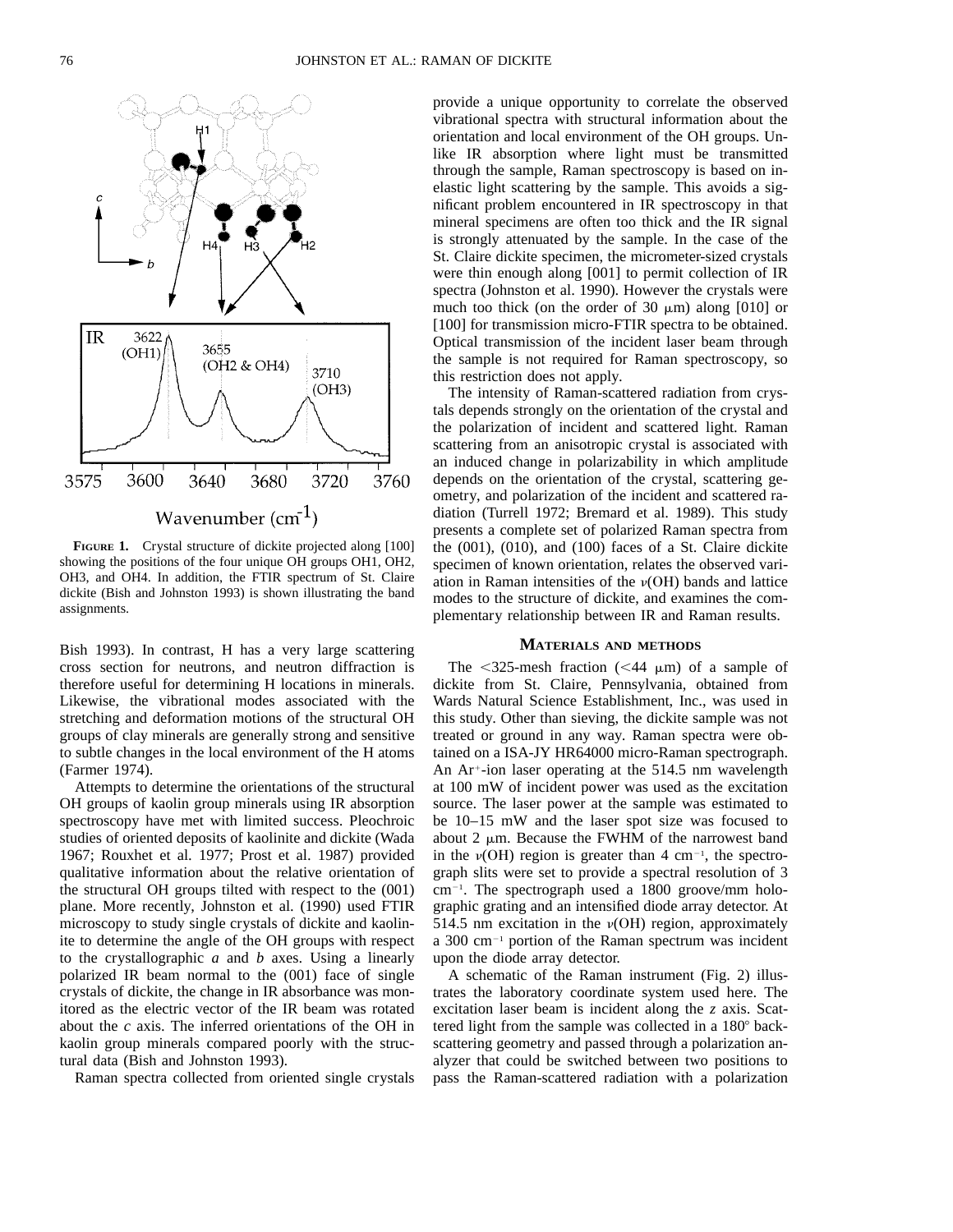

**FIGURE 2.** Schematic diagram of the Raman spectrograph showing the laser, polarizer, optics, sample orientation, analyzer, spectrograph, as well as the laboratory axes. An expanded view of the sample stage shows the dickite crystal attracted to the glass fiber by electrostatic attraction. The sample stage had *xyz* translation and rotation about *x* and *z.*

parallel to the *x* or *y* axis (Fig. 2). Single-crystal specimens of the St. Claire dickite were mounted on a thin glass fiber drawn from a glass tube and mounted on the translation stage of the microscope (Fig. 2). The clay crystals were electrostatically attracted to the glass fiber and could be manipulated on the glass fiber without falling off. The glass fiber mounted on the sample stage had *xyz* translation and rotation about *x* and *z.* The Raman spectrograph was coupled to an Olympus BH2 microscope, and a  $50\times$  objective was used to observe the Raman signal in this study. Initially the dickite crystal was placed with the (001) face parallel to the *x*-*y* plane of the microscope stage. Using crossed polarizers and a 550 nm quartz retardation plate, the crystallographic *a* axis was aligned parallel to the *x* axis. The laser was incident on the (001) face, the electric vector of laser was parallel to the *x* axis, and the analyzer was set parallel to the *x* axis (Fig. 2). In this configuration, the Raman scattering geometry for this spectrum is described by  $c'(aa)\bar{c}'$  using the Porto notation (Swanson 1973). In this study, Raman spectra were collected at a  $90^{\circ}$  angle from the (001) face. The designation of  $c<sup>2</sup>$  is used to indicate that spectra were

collected at  $90^{\circ}$  from the  $(001)$  face rather than along the  $c$  axis that makes an angle of  $96.5^{\circ}$  with respect to the (001) face. Because the efficiency of the spectrograph depended strongly on the polarization of the laser, spectra were obtained by positioning a selected crystal in the desired orientation while keeping the polarization of the laser constant. This approach also eliminates the need to correct for unwanted depolarization effects introduced by the beamsplitter and use of wide-aperture objectives (Bremard 1985). Optical determination of the crystallographic *a* and *b* axes for the Keokuk kaolinite sample was precluded because of the small particle size.

In the OH-stretching region, 60 accumulations were signal averaged with a count time of 5 s for each accumulation for a total observation time of 300 s. The dickite crystals produced very stable Raman spectra, and there was no evidence for visible laser damage of the dickite crystals after several hours of continuous excitation of a single specimen. In addition, very little fluorescence was observed. The low frequency region,  $215$  to  $1200 \text{ cm}^{-1}$ , was obtained in four separate measurements. For each sub-section, 15 accumulations were co-added with a data collection time of 5 s per scan for a total sample observation time of 60 s per sub-section. The Grams-386 program (Galactic Software) was used for spectral data manipulation and curve-fitting. In the  $\nu(OH)$  region, the bands were fitted using a pseudo Voight lineshape (mixed Gaussian and Lorentzian) with a linear baseline correction and were optimized by a non-linear least-squares fitting algorithm consisting of four adjustable parameters per band (position, FWHM, intensity, and percent Lorentzian character).

## **RESULTS**

# The  $\nu(OH)$  region

Polarized Raman spectra of the St. Claire Dickite specimen in the  $\nu(OH)$  stretching region are shown in Figure 3, along with IR results. The Raman spectra are characterized by four bands in the  $v(OH)$  stretching region at  $3623, 3643, 3655,$  and  $3708$  cm<sup>-1</sup> as shown in Figure 3. The relative intensities of these four  $\nu(OH)$  bands depend strongly on the orientation of the crystal and scattering geometry. The scaling for each spectrum plotted in Figure 3 was relative to the strongest feature in that spectrum. Peak parameters of each  $v(OH)$  band is listed in Table 1.

The  $c'(aa)\bar{c}'$  spectrum (Fig. 3) corresponds to the Raman spectrum obtained from an oriented single crystal of dickite with the laser beam directed normal to the (001) face with the electric vector of the laser aligned parallel to the *a* axis. The scattered light was collected in a  $180^\circ$ backscattering geometry as shown in Figure 2 with the analyzer set parallel to the *a* axis. In this configuration, the bands resulting from the *aa* polarization element of the Raman polarizability tensor have maximum intensity. The *aa* spectrum is comprised of a strong feature at 3623  $cm^{-1}$  corresponding to the OH1 group (Fig. 1) with three weaker bands appearing at 3643, 3655, and 3708  $cm^{-1}$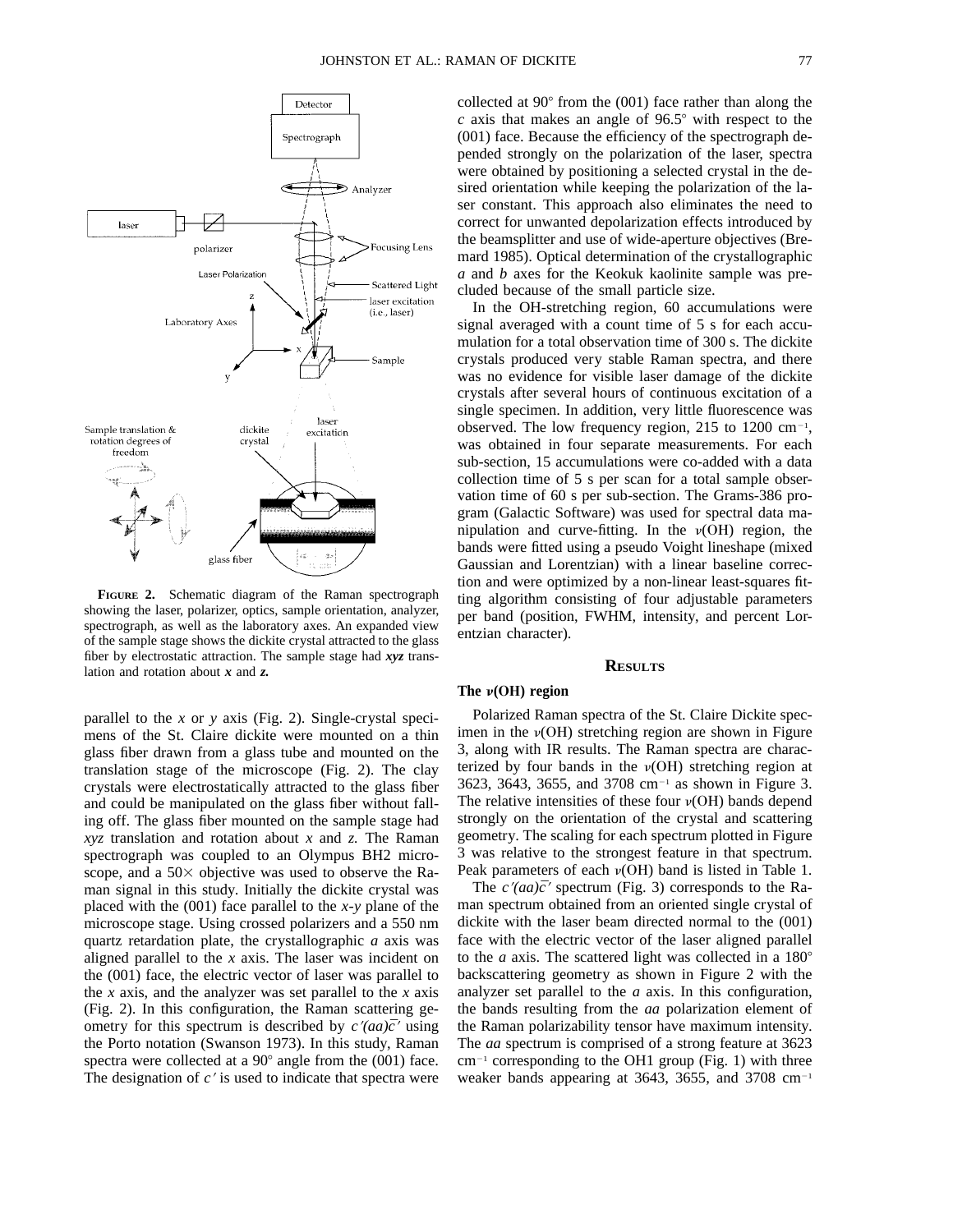

**FIGURE 3.** Polarized, single-crystal Raman spectra and FTIR absorbance spectrum (polycrystalline) of the St. Claire dickite specimen in the  $\nu(OH)$  region. From top to bottom, the spectra correspond to the FTIR absorbance spectrum of the St. Claire dickite specimen, polarized single crystal Raman spectra of an oriented dickite specimen corresponding to the *c* $\langle \langle aa \rangle \bar{c} \rangle$ *, c* $\langle \langle bb \rangle \bar{c} \rangle$  $a(c'c')\bar{a}$ ,  $b(ac')\bar{b}$ ,  $a(c'b)\bar{a}$ ,  $c'(ab)\bar{c}'$  Raman scattering geometries, and a single-crystal Raman spectrum of kaolinite from Keokuk. Raman excitation was normal to the (001) face, however, the orientation of the cyrstallographic *a* and *b* axes for this sample was not known.

corresponding to the inner surface OH groups OH2, OH3, and OH4. A detailed discussion of the FTIR spectra of dickite in the  $v(OH)$  region has been reported by Bish and Johnston (1993).

The Raman intensities of the  $\nu(OH)$  bands observed in the off-diagonal elements  $c'(ab)\bar{c}'$ ,  $a(bc')\bar{a}$ , and  $b(ac')\bar{b}$ were very weak relative to the intensities in the  $c'(aa)\bar{c}'$ ,  $c'(bb)\bar{c}'$ , and  $a(c'c')\bar{a}$  spectra (Table 1). In obtaining the off-diagonal elements the analyzer settings were changed. Because of this change in configuration, these elements were not used for Raman tensor analysis. For example, the most intense band in the  $a(bc')\bar{a}$  spectrum (Fig. 3f) had an integrated area of 194 photon counts per second (Table 1) and no bands were detected in the  $c'(ab)\bar{c}$  spectrum (Fig. 3g). In contrast, the integrated area of the 3643  $cm^{-1}$  band was 67 549 photon counts per second in the  $a(c'c')\bar{a}$  spectrum (Fig. 3d).

Qualitatively, the Raman spectra of the  $\nu(OH)$  region contain of three strong bands at 3623, 3643, and 3708  $cm^{-1}$ . The intensity of the 3623  $cm^{-1}$  band has maximum intensity in spectrum *bb* (Fig. 3c; Table 1). In contrast, the relative intensity of the  $3623 \text{ cm}^{-1}$  band is at a minimum in the  $a(c'c')\bar{a}$  spectrum (Fig. 3d) in comparison with the intensities of the  $3643$  and  $3708$  cm<sup>-1</sup> bands. Comparison of the  $c'(aa)\bar{c}'$  to  $c'(bb)\bar{c}'$  spectra shows an increase in the intensities of 3623, 3643, and 3708 cm<sup>-1</sup> bands in the  $c''(bb)\bar{c}'$  spectrum. The weak band at 3655 cm-1 has maximum intensity in the  $c'(aa)\bar{c}'$  spectrum (Fig. 3; Table 1). For comparison, the FTIR absorbance spectrum of dickite at 300 K is characterized by three bands at 3623, 3655, and 3708 cm<sup>-1</sup> as (Fig. 3a). The observed band positions from the polarized Raman spectra are listed along with literature values for Raman spectra of kaolinite, dickite, and nacrite in Table 2.

Single-crystal Raman spectra of a Keokuk kaolinite specimen in the  $\nu(OH)$  region (Fig. 3 bottom) are characterized by two strong bands at 3620 and 3695  $cm^{-1}$  and two weak bands at  $3652$  and  $3668$  cm<sup>-1</sup>. The crystals of Keokuk kaolinite were much smaller (and considerably thinner) than those of the St. Claire dickite; they mea-

TABLE 1. Band positions, intensities, linewidths and Lorentzian character of v(OH) bands of dickite in the 5<sup>\*</sup> Raman scattering geometries

|                              |             | $3623$ cm <sup>-1</sup> band |                               |                                                        |             | 3643 cm $^{-1}$         |                          |                                                                |             | $3654$ cm <sup>-1</sup> band |                                 |                                                            |             | $3707$ cm <sup>-1</sup> band |                                 |                                                            |
|------------------------------|-------------|------------------------------|-------------------------------|--------------------------------------------------------|-------------|-------------------------|--------------------------|----------------------------------------------------------------|-------------|------------------------------|---------------------------------|------------------------------------------------------------|-------------|------------------------------|---------------------------------|------------------------------------------------------------|
| Polar-<br>ization<br>element | Band<br>pos | Inte-<br>grated<br>area      | Full<br>at half zian<br>maxi- | Frac-<br>tional<br>width Lorent-<br>line-<br>mum shape | Band<br>pos | Inte-<br>grated<br>area | Full<br>at half<br>maxi- | Frac-<br>tional<br>width Lorent-<br>zian<br>line-<br>mum shape | Band<br>pos | Inte-<br>grated<br>area      | Full<br>at half<br>maxi-<br>mum | Frac-<br>tional<br>width Lorent-<br>zian<br>line-<br>shape | Band<br>pos | Inte-<br>grated<br>area      | Full<br>at half<br>maxi-<br>mum | Frac-<br>tional<br>width Lorent-<br>zian<br>line-<br>shape |
| $c'(aa)\bar{c}'$             | 3622.9      | 6862                         | 4.6                           | 0.9                                                    | 3642.9      | 2162                    | 13.0                     | 1.0                                                            | 3654.0      | 1073                         | 12.2                            | 0.5                                                        | 3707.5      | 2595                         | 16.5                            | 0.7                                                        |
| $c'(bb)\bar{c}'$             | 3622.8      | 17764                        | 4.2                           | 0.8                                                    | 3644.5      | 2641                    | 22.8                     | 1.0                                                            | 3656.2      | 260                          | 9.0                             | 0.0                                                        | 3708.8      | 5305                         | 17.4                            | 0.8                                                        |
| $a(c'c')\bar{a}$             | 3623.9      | 11685                        | 7.9                           | 0.6                                                    | 3642.8      | 67549                   | 12.2                     | 1.0                                                            | nd          | nd                           | nd                              | nd                                                         | 3706.3      | 23843                        | 14.9                            | 0.8                                                        |
| $a(c'b)\bar{a}$              | 3623.1      | 2054                         | 4.9                           | 1.0                                                    | 3642.8      | 3568                    | 13.1                     | 1.0                                                            | 3654.0      | 370                          | 10.9                            | 0.0                                                        | 3706.7      | 1946                         | 16.0                            | 1.0                                                        |
| b(ac')b                      | 3624        | 194                          | 8.1                           | 1.0                                                    | 3642.3      | 186                     | 11.3                     | 0.7                                                            | nd          | nd                           | nd                              | nd                                                         | 3708.2      | 99                           | 16.1                            | 0.7                                                        |
| Average                      | 3623.3      |                              | 5.9                           | 0.9                                                    | 3643.1      |                         | 14.5                     | 0.9                                                            | 3654.7      |                              | 10.7                            | 0.2                                                        | 3707.5      |                              | 16.2                            | 0.8                                                        |
| Std. dev.                    | 0.6         |                              | 1.9                           | 0.2                                                    | 0.8         |                         | 4.7                      | 0.1                                                            | 1.3         |                              | 1.6                             | 0.3                                                        | 1.0         |                              | 0.9                             | 0.1                                                        |

\* Parameters for c'(ab)c' were not determined.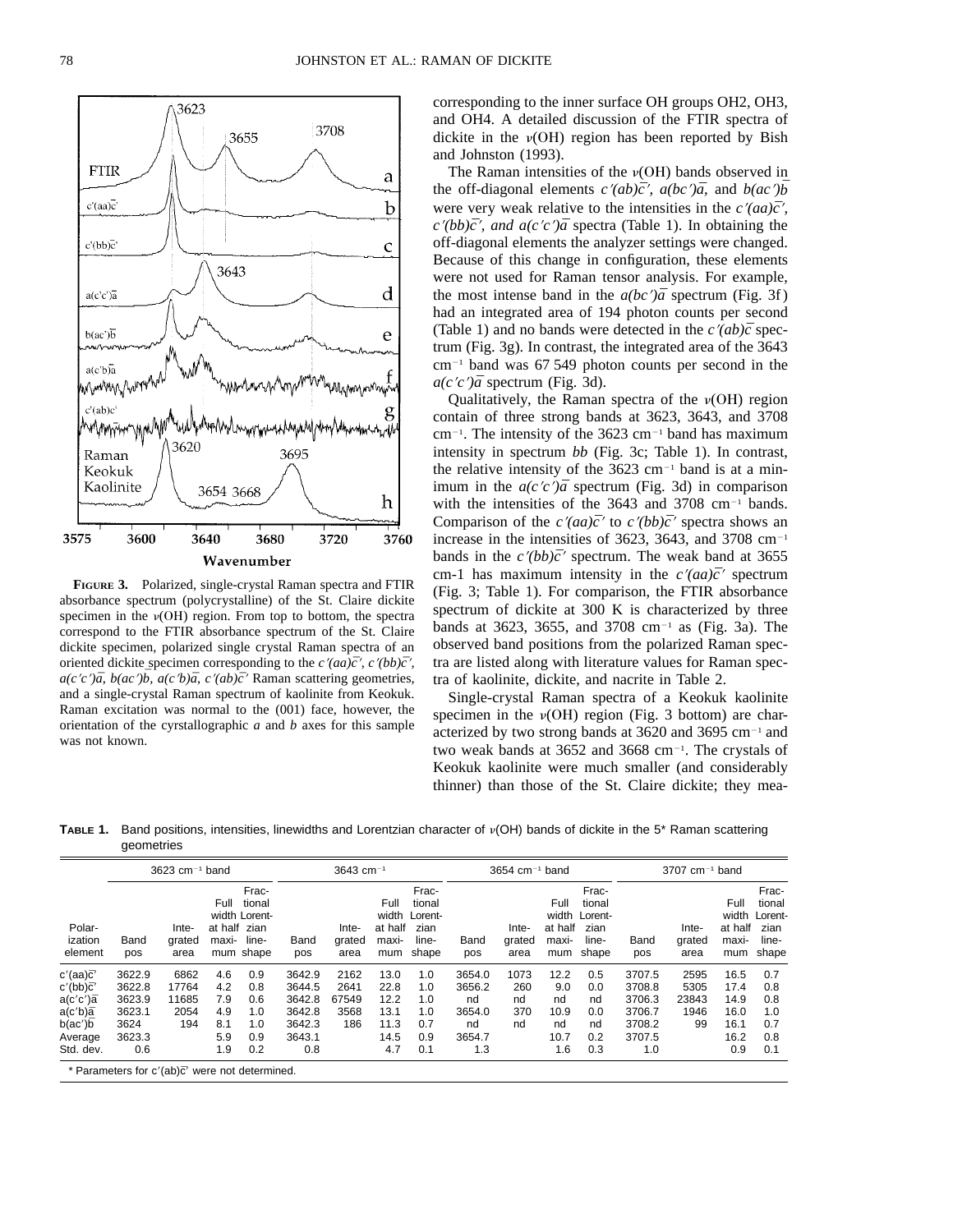| <b>Dickite</b>                                                                                           |                  |                               |                              |                         | Kaolinite                        |               | Nacrite           |                                |
|----------------------------------------------------------------------------------------------------------|------------------|-------------------------------|------------------------------|-------------------------|----------------------------------|---------------|-------------------|--------------------------------|
| Polarized single-crystal<br>Raman<br>Raman St. Claire dickite<br>polycryst.<br>(this study)<br>Nowa Ruda |                  | Raman<br>polycryst.<br>Keokuk | Raman<br>polycryst.<br>KGa-1 | Raman<br>polycryst. API | Raman<br>polycryst.<br>Yama Gata |               |                   |                                |
| $c'(aa)\bar{c}'$                                                                                         | $c'(bb)\bar{c}'$ | $a(c'c')\bar{a}$              | dickite*                     | kaolinite*              | kaolinitet                       | #9 kaolinite‡ | nacrite*          | Type of vibrational motion     |
|                                                                                                          |                  |                               | 120<br>132                   | 120<br>132              | 130<br>141                       | 130<br>141    | 120<br>132<br>140 |                                |
|                                                                                                          |                  |                               | 178                          |                         |                                  |               |                   |                                |
| 223                                                                                                      | 223              |                               | 198                          | 200                     | 201                              | 202           | 197               |                                |
| 248<br>271                                                                                               | 245<br>270       | 246<br>270                    | 245<br>268                   | 248<br>272              | 244<br>271                       | 244<br>271    | 238<br>268        | Structural lattice modes       |
| 339                                                                                                      | 339              | 339                           | 336                          | 338                     | 335<br>397                       | 334<br>396    | 332               |                                |
|                                                                                                          |                  |                               | 420                          | 420                     |                                  |               | 418               |                                |
| 437                                                                                                      | 439              | 437                           | 434                          | 434                     | 431                              | 430           | 433               |                                |
| 468                                                                                                      | 484              | 462                           | 463                          | 461                     | 461                              | 462           | 462               |                                |
| 525                                                                                                      | 525              |                               |                              |                         | 512                              | 511           |                   |                                |
| 750                                                                                                      | 750              | 749                           | 748<br>792                   | 749                     | 750                              | 752           | 748               |                                |
| 799<br>847                                                                                               | 797<br>846       | 797                           |                              | 791                     | 790                              | 790           | 798               |                                |
| 921                                                                                                      | 919              |                               | 916<br>935                   | 916<br>935              | 915<br>940                       | 915<br>941    | 916<br>935        | OH deformation (bending modes) |
|                                                                                                          |                  | 1049                          | 1050                         | 1048                    |                                  |               | 1085              | Si-O stretching modes          |
|                                                                                                          |                  |                               | 1104                         | 1105                    |                                  |               | 1102              |                                |
| 3623                                                                                                     | 3623             | 3623                          | 3623                         | 3620                    | 3620                             | 3620          | 3618              |                                |
| 3643                                                                                                     | 3643             | 3643                          | 3648                         |                         |                                  |               | 3628              |                                |
| 3655                                                                                                     | 3655             |                               |                              | 3650                    | 3652                             | 3652          | 3634              | O-H stretching modes           |
|                                                                                                          |                  |                               |                              | 3668<br>3682            | 3668<br>3688                     | 3668<br>3688  | 3650              |                                |
|                                                                                                          |                  |                               | 3683                         | 3692                    | 3695                             | 3696          | 3698              |                                |
| 3708                                                                                                     | 3708             | 3708                          | 3700                         |                         |                                  |               |                   |                                |

**TABLE 2.** Comparison of single crystal Raman frequencies with published spectra and assignments for kaolinite, dickite, and nacrite

\* Wiewora et al. 1979.

† Johnston et al. 1985.

‡ IR frequencies compiled from (Farmer 1974; Ledoux and White 1964; Wada 1967; Ishii et al. 1967; Estep et al. 1968; Larson et al. 1972; and Rouxhet et al. 1977).

sured about 5  $\mu$ m across the (001) face, on average. The intensity of the Raman signal was much lower for this sample and longer data acquisition times were required. The crystal was rotated about the  $c<sup>9</sup>$  axis and several spectra were obtained to observe the change in relative intensity of the  $\nu(OH)$  bands. Although the orientation of the crystallographic *a* and *b* axes for this sample could not be determined using crossed polarizers because of the small thickness of the crystal, the spectra were strongly influence by rotation about the *c* axis.

### **Lattice modes**

Polarized Raman spectra of the St. Claire Dickite specimen in the  $200-1200$  cm<sup>-1</sup> region are shown in Figure 4. Similar to the  $\nu(OH)$  region, the low-frequency modes vary strongly in intensity among the scattering geometries used here. Spectra were not collected below 200 cm<sup>-1</sup> because of a strong Rayleigh-scattering wing and the stray-light characteristics of the spectrograph. Several strong Raman bands exist in the  $100-200$  cm<sup>-1</sup> region that were not recorded here (Wiewiora et al. 1979; Johnston et al. 1985; Michaelian 1986). In general, good agreement exists between the observed band positions ob-



**FIGURE 4.** Polarized, single-crystal Raman spectra of the St. Claire dickite specimen in the  $200-1200$  cm<sup>-1</sup> region. From top to bottom, the spectra correspond to the  $c'(aa)\bar{c}'$ ,  $c'(bb)\bar{c}'$ , and *a*(*c*'*c*') $\bar{a}$  polarization elements.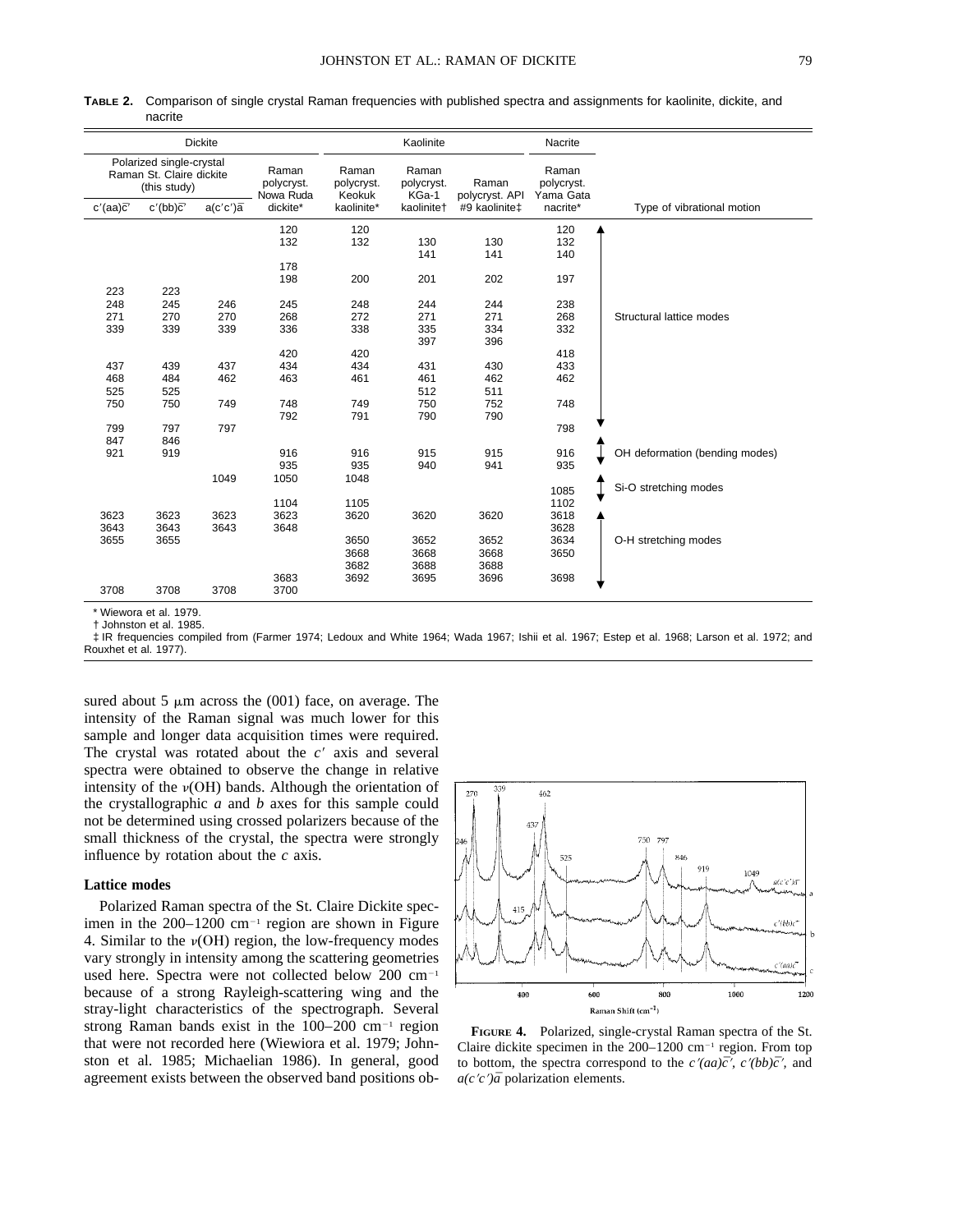| <b>TABLE 3.</b> Assignment of the $\nu(OH)$ bands of dickite with a |
|---------------------------------------------------------------------|
| comparison of Raman-derived OH orientations with                    |
| OH geometries from crystal structure                                |

| Assign-<br>ments | Peak<br>position<br>$(cm^{-1})$ | Intensity<br>ratio $(I_{\text{bb}}/I_{\text{eq}})$ structure* | Angle of<br>OH group<br>with <i>b</i> axis<br>from<br>crystal | Angle with<br>$(001)$ plane<br>calculated<br>from crystal<br>structure* | Raman<br>tensor<br>analysis |
|------------------|---------------------------------|---------------------------------------------------------------|---------------------------------------------------------------|-------------------------------------------------------------------------|-----------------------------|
| OH <sub>1</sub>  | 3623                            | 2.59                                                          | 33.8                                                          | $-1.3^\circ$                                                            | 0.25                        |
| OH <sub>2</sub>  | 3643                            | 1.22                                                          | 41.3                                                          | $75.5^\circ$                                                            | n.a.                        |
| OH <sub>3</sub>  | 3707                            | 1.94                                                          | 34.6                                                          | $51.9^\circ$                                                            | 0.47                        |
| OH <sub>4</sub>  | 3643                            | 1.22                                                          | 89.9                                                          | $74.1^\circ$                                                            | n.a.                        |

Notes:  $n.a. = not a  
policable because the OH stretching bands of the$ OH2 and OH4 groups are degenerate. \* Bish and Johnston 1993.

served in the polarized Raman spectra with published IR and Raman spectra of kaolin group minerals. All of the observed bands in Figure 4 have been reported previously with the exception of the band at  $846 \text{ cm}^{-1}$  observed in the  $c'(aa)\bar{c}'$  and  $c'(bb)\bar{c}'$  spectra. The band positions of the polarized Raman spectra are tabulated with published positions of Raman bands reported for kaolinite, dickite, and nacrite in Table 2. The bands at 270, 339, 462, and 1049 cm<sup>-1</sup> showed maximum intensity in the  $a(c'c')\bar{a}$ spectrum (Fig. 4). The  $1049 \text{ cm}^{-1}$  band was not observed in either the  $c'(aa)\bar{c}'$  or  $c'(bb)\bar{c}'$  spectra (Fig. 4). The OH deformation band assigned to the inner OH group (OH1), on the other hand, showed maximum intensity in the  $c'(aa)\bar{c}'$  and  $c'(bb)\bar{c}'$  spectra and is not observed in the  $a(c/c')\bar{a}$  spectrum. The OH deformation band at 937 cm<sup>-1</sup> assigned to the inner-surface OH groups OH2, OH3, and OH4 was not observed in the Raman spectrum (Table 2).

# **DISCUSSION**

### **The 3623 cm<sup>** $-1$ **</sup> band**

This band has been unambiguously assigned to the OH1 group (Johnston et al. 1990; Bish and Johnston 1993). The OH1 group is oriented essentially within the *a*-*b* plane (Table 3; Figs. 1 and 5b, 5c) and consequently has the longest OH vector projected onto the (001) plane of the four structural OH groups (Fig. 5a). As a result, this band has the largest Raman intensity of all the  $\nu(OH)$ bands observed in the  $c'(aa)\bar{c}'$  and  $c'(bb)\bar{c}'$  spectra. The shape of the local Raman tensor for this band is a long, thin polarizability ellipsoid directed along the H-O bond axis (see Appendix). The ratio of polarizability  $r = \alpha_{xx}/$  $\alpha_{zz} = \alpha_{yy}/\alpha_{zz}$  is 0.25, as calculated in the appendix where the *z* axis is defined by the H-O bond axis as shown in Appendix Figure 1. In other words, the largest change in polarizability of this mode is along the H-O bond axis. This band is IR-active (Fig. 3a) and its IR counterpart is also the most intense  $\nu(OH)$  band in the IR spectrum of dickite (Prost et al. 1987; Bish and Johnston 1993). The FWHM value for this band is about  $4.5 \text{ cm}^{-1}$  (Table 1). Upon cooling to 12 K the band observed in the IR spectrum decreased in frequency to  $3619 \text{ cm}^{-1}$ . The corre-



**FIGURE 5.** Projection of the four OH groups of dickite on the (001), (010), and (100) faces. The positions of the H atoms are indicated by the arrows with the O atom for each OH group set at a common origin.

sponding band in kaolinite occurs at  $3620 \text{ cm}^{-1}$  and is shown in Figure 3h. On the basis of the large change in intensity of the  $3623 \text{ cm}^{-1}$  band upon rotation about the  $c<sup>9</sup>$  axis, it is suggested that the observed change in intensity could readily be used to spectroscopically determine the orientation of the crystallographic *a* and *b* axes.

### **The 3643 and 3655 cm**2**<sup>1</sup> bands**

The most striking polarization effect observed in the  $\nu(OH)$  region of dickite in the  $a(c'c')\bar{a}$  spectrum relative to the other Raman or IR spectra shown in Figure 3. The relative intensity pattern for the  $a(c'c')\bar{a}$  spectrum is completely different from those of the  $c'(aa)\bar{c}'$ ,  $c'(bb)\bar{c}'$ , and  $c'(ab)\bar{c}'$  spectra. The strong increase in intensities for the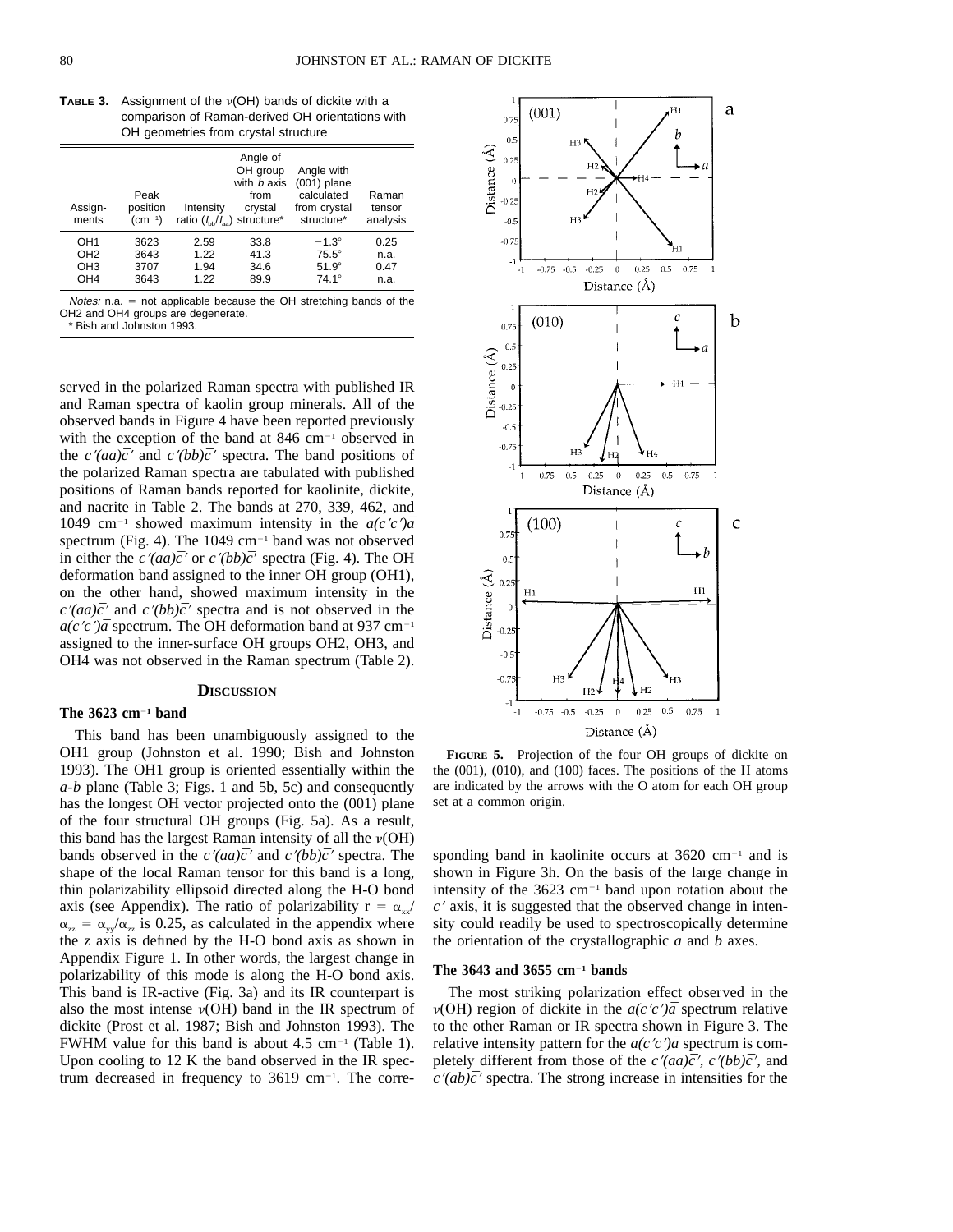$3643$  and  $3708$  cm<sup>-1</sup> bands and concomitant decrease in intensity of the  $3623 \text{ cm}^{-1}$  is due to the fact that the innersurface OH groups are tilted toward the *c* axis. In particular, the 3643 cm<sup>-1</sup> band is the dominant  $\nu(OH)$  band in the *a(c'c'*) $\bar{a}$  spectrum. In fact, this band in the *a(c'c'*) $\bar{a}$ spectrum was the most intense Raman-active  $\nu(OH)$  band observed among all of the crystal orientations (Table 1). The change in relative intensities can be explained qualitatively by the OH projection vectors shown in Figure 5b. Unlike the OH1 group that is oriented nearly parallel with the (001) plane, the OH2, OH3, and OH4 groups are tilted between 52 and  $76^{\circ}$  with respect to the  $(001)$ plane (Figs. 5b and 5c). Thus, by rotation of the dickite crystal on edge with the electric vector oriented along the *c*<sup>9</sup> axis, the Raman-scattering cross sections of the OH2, OH3, and OH4 groups are significantly enhanced. The single-crystal Raman spectra reported here represent the first time Raman spectra have been collected from the edge of a specimen 1:1 phyllosilicate of known orientation. These data agree qualitatively with the spectra reported recently by Frost et al. (1996), who examined the spectra of the San Juanito dickite specimen. Their spectra show similar trends in the  $v(OH)$  region, however, the crystallographic orientation of their sample was not determined.

The single-crystal Raman spectra are described by three strong  $\nu(OH)$  bands at 3623, 3643, and 3708 cm<sup>-1</sup> (Fig. 3). In comparison, the room temperature FTIR absorbance spectrum of the St. Claire dickite is also characterized by three strong bands at 3622, 3655, and 3710  $cm^{-1}$  (Fig. 3a). As shown in Figure 3a, the positions of  $3622$  and  $3710$  cm<sup>-1</sup> bands in the FTIR spectrum agree well with the frequencies of the Raman bands. These bands are assigned to the  $v(OH)$  modes of the OH1 and OH3 groups, respectively. A noticeable difference in frequency is observed, however, between the position of the IR-active band at  $3655 \text{ cm}^{-1}$  and its apparent Raman counterpart at  $3643$  cm<sup>-1</sup> (Fig. 3). The  $3655$  cm<sup>-1</sup> band observed in the FTIR spectrum (Fig. 3a) was assigned to the OH2 and OH4 groups by Bish and Johnston (1993) on the basis of its unusual change in frequency, distinct line-narrowing behavior upon cooling, and strong pleochroic character. A similar difference in the IR and Raman frequencies was also reported by Wiewiora et al. (1979), although no explanation was given.

There are two potential explanations for the  $12 \text{ cm}^{-1}$ difference in frequency between the Raman- and IR-active bands and both are related to the difference in selection rules of IR and Raman spectroscopy. Whereas a vibrational mode is Raman active if the mode produces a change in the induced polarizability, IR activity is associated with a change in the induced dipole moment. The first explanation is that the  $v(OH)$  bands of the OH2 and OH4 groups are coupled oscillators. The observed difference in frequency of the OH2 and OH4 groups suggest that a local center of symmetry exists and the ''Rule of Mutual Exclusion'' applies. This rule states that if a molecule has a center of symmetry, vibrations cannot be both

IR and Raman active. In this case, the vibrational frequencies of the OH2 and OH4 groups combine to form a symmetric and an asymmetric  $\nu(OH)$  component. The symmetric  $\nu(OH)$  vibration is observed mainly in the Raman spectrum at  $3643 \text{ cm}^{-1}$  and the corresponding asymmetric  $\nu(OH)$  band is observed predominantly in the IR spectrum at  $3655$  cm<sup>-1</sup>. It is interesting to note that a weak band at 3655 cm<sup>-1</sup> is observed in the *aa* spectrum shown in Figure 3b. This weak band may be attributed to a small amount of Raman activity of the asymmetric  $\nu(OH)$  stretch band observed primarily in the IR spectrum (Fig. 3a).

A second explanation is due to dispersive effects resulting from the fact that the induced dipole moment is susceptible to longer range effects within the crystal than the change in polarizability. In this case, the IR-active mode is always shifted to lower frequencies compared with its Raman counterpart (Turrell 1972). In this study, however, the Raman band at  $3643 \text{ cm}^{-1}$  occurs at a lower frequency than the IR band at  $3655$  cm<sup>-1</sup> and the former explanation is more likely.

On the basis of this Raman and IR spectra comparison, the 3643 cm<sup>-1</sup> band is assigned to the symmetric  $v(OH)$ band of a coupled oscillator involving OH2 and OH4 groups. Additional support for this assignment comes from the large oscillator strength of this vibrational mode observed in the *c'c'* spectrum. The integrated intensity of the  $3643 \text{ cm}^{-1}$  band is 2.8 times greater than that of the 3708 cm<sup>-1</sup> band (Table 1). The  $a(c'c')\bar{a}$  polarization element provides a unique opportunity to examine the vibrational modes of the dickite crystal normal to the (001) face. The relative intensity of this group in comparison with the other  $v(OH)$  bands is larger than can be assigned to a single OH group and supports the assignment of this  $\nu(OH)$  band to two OH groups.

These results are in agreement with the observed dichroic behavior of the  $3655$  cm<sup>-1</sup> band in the IR absorption spectrum (Prost et al. 1987). The dichroic character is defined as the change in IR intensity upon tilting the sample with respect to the plane of polarization of the incident IR beam. Because most of the dickite particles are oriented with the (001) faces parallel to the deposition surface, the IR cross-section of the OH2, OH3, and OH4 groups is small (Fig. 5). Upon tilting the dickite crystal with respect to the (001) plane, the IR cross-section of these OH oscillators is increased and the 3655 and 3710  $cm^{-1}$  bands increase in intensity. The 3655 cm<sup>-1</sup> band has the highest dichroic character of any of the dickite OH bands, consistent with the orientation angles of the OH2 and OH4 (Table 3; Figs. 1 and 5).

### **The 3708 cm<sup>-1</sup> band**

The highest frequency  $\nu(OH)$  band in the Raman spectrum occurs at  $3708$  cm<sup>-1</sup> and is assigned to the OH3 group. This band also occurs in the FTIR absorbance spectrum (Fig. 3a) at approximately the same position (Bish and Johnston 1993). This OH group makes an angle of  $52^{\circ}$  with the 001 plane and has the longest interlayer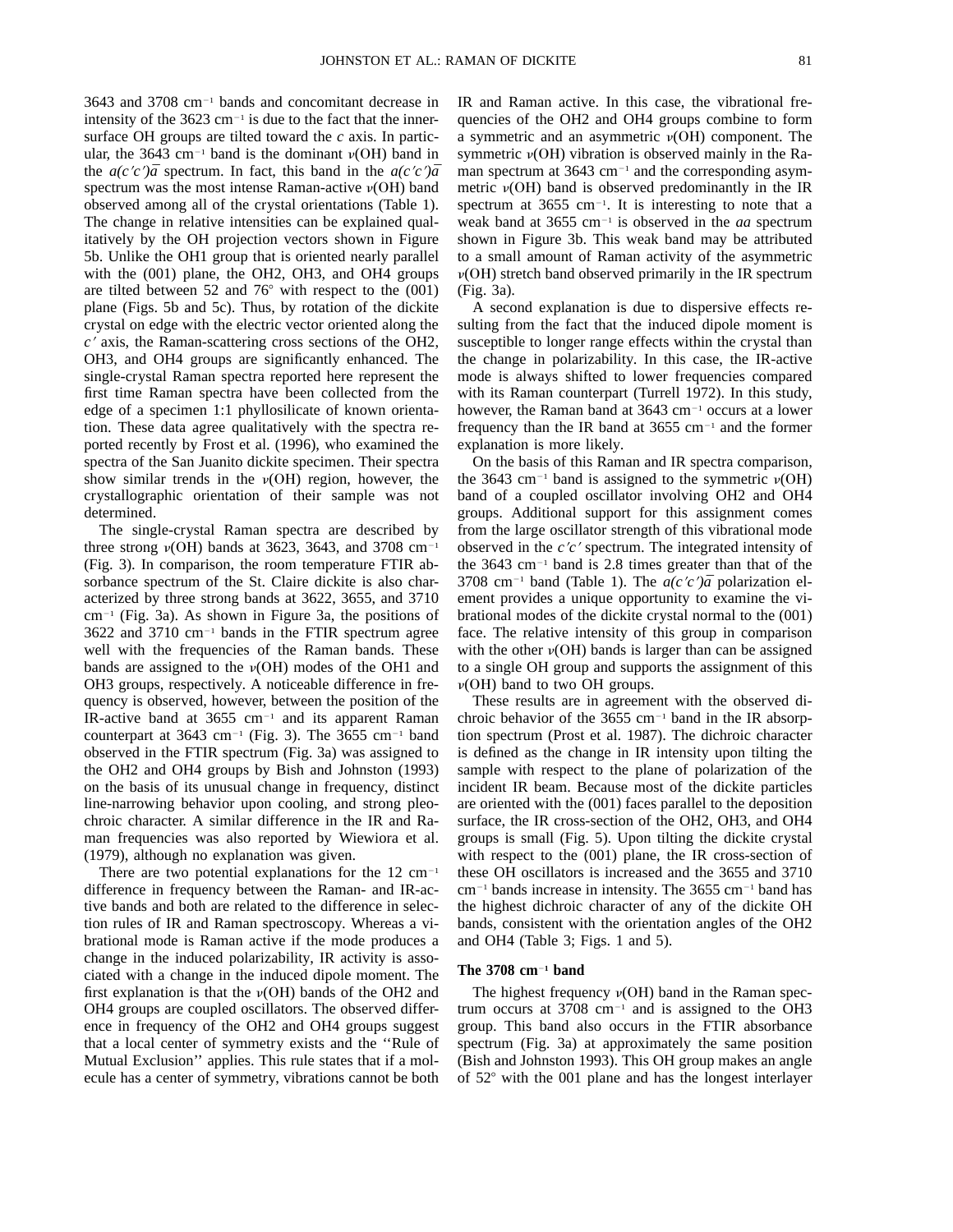$O-H$ ... O distance of 3.14 Å of the inner surface OH groups. Unlike the other  $\nu(OH)$  bands of dickite, this band increases in frequency by over  $20 \text{ cm}^{-1}$  upon cooling to 12 K and this increase is attributed to the long interlayer  $O-H \cdots O$  distance. The shape of the polarizability ellipsoid for this band determined from the variation in Raman intensities is  $r = \alpha_{xx}/\alpha_{zz} = \alpha_{yy}/\alpha_{zz} = 0.47$ , which compares with a value of  $0.25$  for the  $3623$  cm<sup>-1</sup> band (see appendix for calculations). Thus, the polarizability ellispoid is more spherical with an increased contribution from  $\alpha_{xx}$ and  $\alpha_{yy}$  (Table 3).

#### **ACKNOWLEDGMENTS**

The authors thank Walter Keller for providing the Keokuk kaolinite specimen and Anant Ramdas for helpful discussions about the local Raman tensor analysis. One of the authors (CTJ) would like to express his appreciation for financial support from the Katholieke Universitiet in Leuven, Belgium, during a sabbatical leave. In addition, the authors thank Dr. Alian Wang and an anonymous reviewer for their critical review comments on the manuscript.

#### **REFERENCES CITED**

- Bish, D.L. (1993) Studies of clays and clay minerals using X-ray powder diffraction and the rietveld method. In R.C. Reynolds and J.R. Walker, Eds., Computer applications to X-ray powder diffraction analysis of clay minerals, p. 79–122. Clay Minerals Society, Boulder.
- Bish, D.L. and Johnston, C.T. (1993) Rietveld refinement and fourier transform infrared spectroscopic study of the dickite structure at low temperature. Clays and Clay Minerals, 41, 297–304.
- Bleam, W.F. (1993) Atomic theories of phyllosilicates: Quantum chemistry, statistical mechanics, electrostatic theory, and crystal chemistry. Reviews of Geophysics, 31, 51–73.
- Bremard, C., Dhamelincourt, P., Laureyns, J., and Turrell, G. (1985) The effect of high-numerical-aperture objectives on polarization measurements in micro-Raman spectrometry. Applied Spectroscopy, 39, 1036– 1039.
- Bremard, C., Laureyns, J., and Turrell, G. (1989) Polarization measurements in Raman microspectroscopy: III. Optical properties and sample orientation. Journal de Chimie physique, 86, 1246–1251.
- Brindley, G.W., Kao, C., Harrison, J.L., Lipsicas, M., and Raythatha, R. (1986) Relation between structural disorder and other characteristics of kaolinites and dickites. Clays and Clay Minerals, 34, 239–249.
- Costanzo, P.M. and Giese, R.F. (1990) Ordered and disordered organic intercalates of 8.4-Å synthetically hydrated kaolinte. Clays and Clay Minerals, 38, 160–170.
- Costanzo, P.M., Giese, R.F., and Lipsicas, M. (1984) Static and dynamic structures of water in hydrated kaolinites: I. The static structure. Clays and Clay Minerals, 32, 419–428.
- Estep, P.A. and Karr, C. (1968) The infrared spectrum of dawsonite. American Mineralogist, 53, 305–309.
- Farmer, V.C. (1974) The layer silicates. In V.C. Farmer, Ed., The infrared spectra of minerals, p. 331–335. Minerals Society, London.
- Fripiat, J.J. and Toussaint, F. (1963) Dehydroxylation of kaolinite: II. Conductometric measurements and infrared spectroscopy. Journal of Physical Chemistry, 67, 30–36.
- Frost, R.L.; Fredericks, P.M., and Shurvell, H.F. (1996) Raman microscopy of some kaolinite clay minerals. Canadian Journal of Applied Spectroscopy, 41, 10–14.
- Giese, R.F. (1990) Kaolin minerals: Structures and stabilities. In Mineralogical Society of America Reviews in Mineralogy, 19, 29–66.
- Gruner, J.W. (1932) The crystal structure of dickite. Zeitschrift für Kristallographie, 83, 394–404.
- Hess, A.C. and Saunders, V.R. (1992) Periodic ab initio Hartree-Fock calculations of the low symmetry mineral kaolinite. Journal of Physical Chemistry, 96, 4367–4374.
- Ishii, M., Shimanouchi, T., and Nakahira, M. (1967) Far-IR absorption spectra of layer silicates. Inorganic Chimica Acta, 1, 387-392.
- Johnston, C.T. (1990) Fourier transform infrared and Raman spectroscopy. In D.L. Perry, Ed., Instrumental surface analysis of geologic materials, p. 121–155, VCH, New York.
- Johnston, C.T. and Stone, D.A. (1990) Influence of hydrazine on the vibrational modes of kaolinite. Clays and Clay Minerals, 38, 121–128.
- Johnston, C.T., Sposito, G., and Birge, R.R. (1985) Raman spectroscopic study of kaolinite in aqueous suspension. Clays and Clay Minerals, 33, 483–489.
- Johnston, C.T., Agnew, S.F., and Bish, D.L. (1990) Polarized single-crystal fourier-transform infrared microscopy of ouray dickite and keokuk kaolinite. Clays and Clay Minerals, 38, 573–583.
- Kubicki, J.D., Blake, G.A., and Apitz, S.E. (1996) Ab initio calculations on aluminosilicate Q<sup>3</sup> species: Implications for atomic structures of mineral surfaces and dissolution mechanisms of feldspars. American Mineralogist, 81, 789–799.
- Ledoux, R.L. and White, J.L. (1964) Infrared study of selective deuteration of kaolinite and halloysite at room temperature. Science, 145, 47–49.
- Lipsicas, M., Straley, C., Costanzo, P.M., and Giese, R.F. (1985) Static and dynamic structure of water in hydrated kaolinites. Journal of Colloid and Interface Science, 107, 221–230.
- Maiti, G.C. and Freund, F. (1981) Dehydration related proton conductivity in kaolinite. Clay Minerals, 16, 395–413.
- Malengreau, N., Muller, J.P., and Calas, G. (1994) Fe-speciation in kaolins: a diffuse reflectance study. Clays and Clay Minerals, 42, 137–145.
- Michaelian, K.H. (1986) The Raman spectrum of kaolinite #9 at 21 °C. Canadian Journal of Chemistry, 64, 285–289.
- Moore, D.M. and Reynolds, R.C. (1989) X-ray diffraction and the identification and analysis of clay minerals, p. 1–332. Oxford University Press, Oxford.
- Murad, E. (1997) Identification of minor amounts of anatase in kaolins by Raman spectroscopy. American Mineralogist, 82, 203–206.
- Pauling, L. (1930) The structure of chlorites. Proceedings of the National Academy of Science, 16, 578–582.
- Post, J.E. and Bish, D.L. (1989) Rietveld refinement of crystal structures using powder X-ray diffraction data. In Mineralogical Society of America Reviews in Mineralogy, 20, 277–305.
- Prost, R., Dameme, A., Huard, E., and Driard, J. (1987) Low temperature (300-5K) IR study of structural OH groups of kaolinite, dickite, and nacrite. In L.G. Schultz, H. van Olphen, and F.A. Mumpton, Eds., Proceedings of the International Clay Conference, Denver 1985, p. 17–23. Clay Minerals Society, Boulder.
- Rouxhet, P.G., Samudacheata, N., Jacobs, H., and Anton, O. (1977) Attribution of the OH stretching bands of kaolinite. Clay Minerals, 12, 171–178.
- Sacuto, A., Desmicht, R., and Jegoudez, J. (1996) Straightforward identification of the a and b crystalline axes in  $YBa<sub>2</sub>Cu<sub>3</sub>O<sub>7</sub>$  single crystals by a polarizing microscope set-up. Superconductivity Science and Technology, 9, 483–487.
- Stubican, V. and Roy, R. (1961) A new approach to assignment of infrared adsorption bands in layer-structure silicates. Zeitschrift für Kristallographie, 115, 200–214.
- Sugahara, Y., Satokawa, S., Yoshioka, K., Kuroda, K., and Kato, C. (1989) Kaolinite-pyridine intercalation. Clays and Clay Minerals, 37, 143–150.
- Swanson, B.I. (1973) General notation for polarized Raman scattering from gases, liquids, and single crystals. Applied Spectroscopy, 27, 382– 385.
- Tsuboi, M., Ueda, T., and Ushizawa, K. (1995) Localized Raman tensors in some biopolymers. Journal of Molecular Structure, 352/353, 509– 517.
- Tsuboi, M., Ueda, T., Ushizawa, K., and Nagazhima, N. (1995) Raman tensor of adenine residue for the 1580 cm<sup>-1</sup> vibration and its orientation in a biopolymer. Journal of Raman Spectroscopy, 26, 745–749.
- Turrell, G. (1972) Infrared and Raman spectra of crystals, p. 1–384. Academic, London.
- Ueda, T., Ushizawa, K., and Tsuboi, M. (1996) Local Raman tensors of cytidine and their orientations in poly(rI)-poly(rC) 1. Journal of Molecular Structure, 379, 171–187.
- Wada, K. (1967) A study of hydroxyl groups in kaolin minerals utilizing selective-deuteration and infrared spectroscopy. Clay Minerals, 7, 51– 61.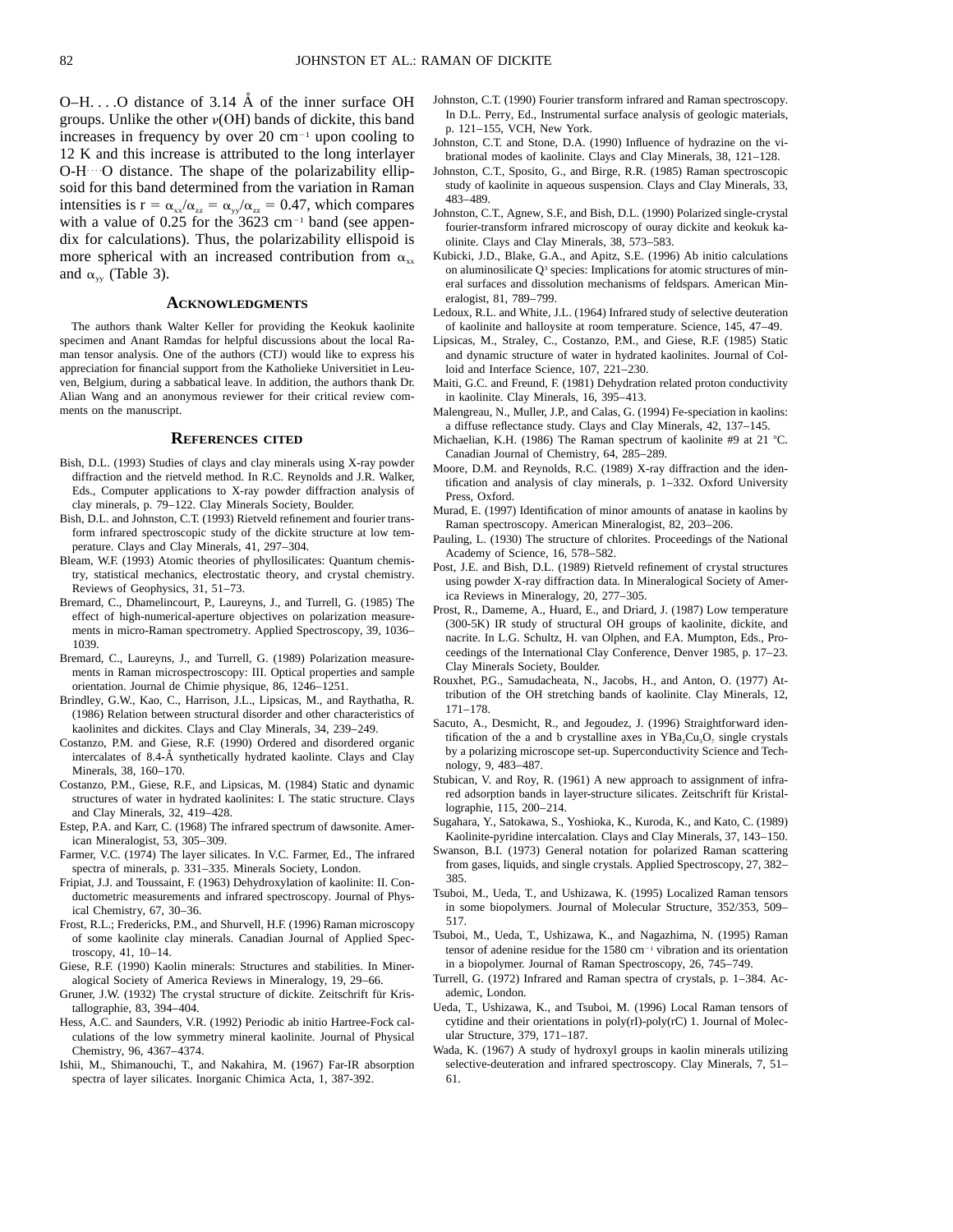- Wieckowski, T. and Wiewiora, A. (1976) New approach to the problem of the interlayer bonding in kaolinite. Clays and Clay Minerals, 24, 219–223.
- Wiewiora, A., Wieckowski, T., and Sokolowska, A. (1979) The Raman spectra of kaolinite sub-group minerals and of pyrophyllite. Archiwum Mineralogiczne, 35, 5–14.
- Wilson, E.B., Decius, J.C., and Cross, P.C. (1955) Molecular vibrations: The theory of infrared and Raman vibrational spectra, p. 1–388. Dover Publications, New York.

MANUSCRIPT RECEIVED DECEMBER 20, 1996 MANUSCRIPT ACCEPTED SEPTEMBER 11, 1997

# **APPENDIX: THEORY**

In general, the Raman tensor of a crystal  $\alpha_{XYZ}$  is related to the Raman tensor of a constituent molecule  $\alpha_{xy}$  by

$$
\alpha_{XYZ} = \hat{\mathbf{u}} \; \alpha_{xyz} \; \mathbf{u} \tag{1}
$$

The transformation matrix û is defined following Wilson et al. (1955). Here, (*x,y,z*) is a rectangular coordinate system fixed on the molecule in question, and it is the principal axis system of the Raman tensor of a localized vibration of the molecule. This transformation matrix maps the molecular axes for a particular vibrational mode in *xyz* onto the laboratory axes in XYZ.

For every crystal system, the individual components of the crystalline Raman tensor are given as a function of the components of the molecular Raman tensor by the following set of equations (Ueda et al. 1996).

$$
\alpha_{xx} = l_x^2 \alpha_{xx} + l_y^2 \alpha_{yy} + l_z^2 \alpha_{zz}
$$
 (2)

$$
\alpha_{YY} = m_x^2 \alpha_{xx} + m_y^2 \alpha_{yy} + m_z^2 \alpha_{zz}
$$
 (3)

$$
\alpha_{zz} = n_x^2 \alpha_{xx} + n_y^2 \alpha_{yy} + n_z^2 \alpha_{zz}
$$
 (4)

$$
\alpha_{XY} = l_x m_x \alpha_{xx} + l_y m_y \alpha_{yy} + l_z m_z \alpha_{zz}
$$
 (5)

$$
\alpha_{\gamma z} = m_x n_x \alpha_{xx} + m_y n_y \alpha_{yy} + m_z n_z \alpha_{zz}
$$
 (6)

$$
\alpha_{xz} = n_x l_x \alpha_{xx} + n_y l_y \alpha_{yy} + n_z l_z \alpha_{zz}.
$$
 (7)

The *xyz* coordinate system is transformed into the spacefixed crystal (i.e., abc) coordinate system by means of the direction cosines (i.e., l, m, n) relating rotating to nonrotating axes functions of Eularian angles (Wilson et al. 1995). In the case of the dickite which is monoclinic, the laboratory X and Y axes are set to be coincident with the

**APPENDIX TABLE 1.** Directional cosine transformation matrices

|             |                                                                                                                                                | OH <sub>1</sub> group*        |                               | OH <sub>3</sub> groupt        |                            |                         |  |  |
|-------------|------------------------------------------------------------------------------------------------------------------------------------------------|-------------------------------|-------------------------------|-------------------------------|----------------------------|-------------------------|--|--|
|             | a                                                                                                                                              | b                             | С                             | a                             | n                          | с                       |  |  |
| X<br>y<br>z | $-0.687$<br>$-0.468$<br>$-0.555$                                                                                                               | $-0.474$<br>$-0.290$<br>0.831 | $-0.550$<br>0.834<br>$-0.022$ | $-0.883$<br>$-0.316$<br>0.345 | 0.460<br>$-0.728$<br>0.508 | 0.091<br>0.607<br>0.788 |  |  |
|             | * Eulerian angles are $\theta = 1.593$ , $\phi = 2.259$ , $\chi = 0.987$ .<br>† Eulerian angles are θ = 0.662, $\phi$ = 0.973, $\chi$ = 1.719. |                               |                               |                               |                            |                         |  |  |

 $\alpha$  and  $\beta$  axes and  $c'$  is defined as the normal to the  $a-b$ plane and is coincident with Z. Thus, Equations 2–7 can be written as

$$
\alpha_{aa} = l_x^2 \alpha_{xx} + l_y^2 \alpha_{yy} + l_z^2 \alpha_{zz} \tag{8}
$$

$$
\alpha_{bb} = m_x^2 \alpha_{xx} + m_y^2 \alpha_{yy} + m_z^2 \alpha_{zz} \tag{9}
$$

$$
\alpha_{c'c'} = n^2 \alpha_{xx} + n_y^2 \alpha_{yy} + n_z^2 \alpha_{zz}
$$
 (10)

$$
\alpha_{ab} = l_x m_x \alpha_{xx} + l_y m_y \alpha_{yy} + l_z m_z \alpha_{zz}
$$
 (11)

$$
\alpha_{bc'} = m_x n_x \alpha_{xx} + m_y n_y \alpha_{yy} + m_z n_z \alpha_{zz}
$$
 (12)

$$
\alpha_{ac'} = n_x l_x \alpha_{xx} + n_y l_y \alpha_{yy} + n_z l_z \alpha_{zz}.
$$
 (13)

In these equations, a set of molecular axes, or local axes, are defined that describe the vibrational mode of interest. In this case, The H-O bond defines the orientation of the *z* axis, the *x* axis is contained within the plane defined by the three atoms  $Al_1$ -O-H normal to *z*. Finally, the *y* axis is orthogonal to *z* and *x.* The local molecular axes for the OH1 group are shown in relation to the projections on (001) and (010) in Appendix Figure 1. The *xyz* coordinate system is transformed into the space fixed crystal (i.e., *abc*) coordinate system by means of the direction cosines relating rotating to nonrotating axes as functions of Eulerian angles (Wilson et al. 1955)

The Raman tensor of a molecule has six components  $\alpha_{xx} \ldots \alpha_{xx}$ , but when the principal axes *x*, *y*, and *z* are adopted, only three diagonal components  $\alpha_{xx}$ ,  $\alpha_{yy}$ , and  $\alpha_{zz}$  are not zero (Tsuboi et al. 1995a, 1995b; Ueda et al. 1996). The orientation of the principal axis system is defined by three independent parameters (nine elements of direction cosines minus six orthonormal conditions) of three Eulerian angles  $\theta$ ,  $\phi$ , and x

|    | $x\left[\cos(\theta)\cos(\phi)\cos(\chi) - \sin(\phi)\sin(\chi)\right]$ | $cos(\theta)sin(\phi)cos(\chi) + cos(\phi)sin(\chi)$       | $-\sin(\theta)\cos(\chi)$ |      |
|----|-------------------------------------------------------------------------|------------------------------------------------------------|---------------------------|------|
|    | $y \mid -\cos(\theta)\cos(\phi)\sin(\chi) - \sin(\phi)\cos(\chi)$       | $-\cos(\theta)\sin(\phi)\sin(\chi) + \cos(\phi)\cos(\chi)$ | $sin(\theta)sin(\chi)$  . | (14) |
| ΖI | $sin(\theta)cos(\phi)$                                                  | $sin(\theta)sin(\phi)$                                     | $cos(\theta)$             |      |